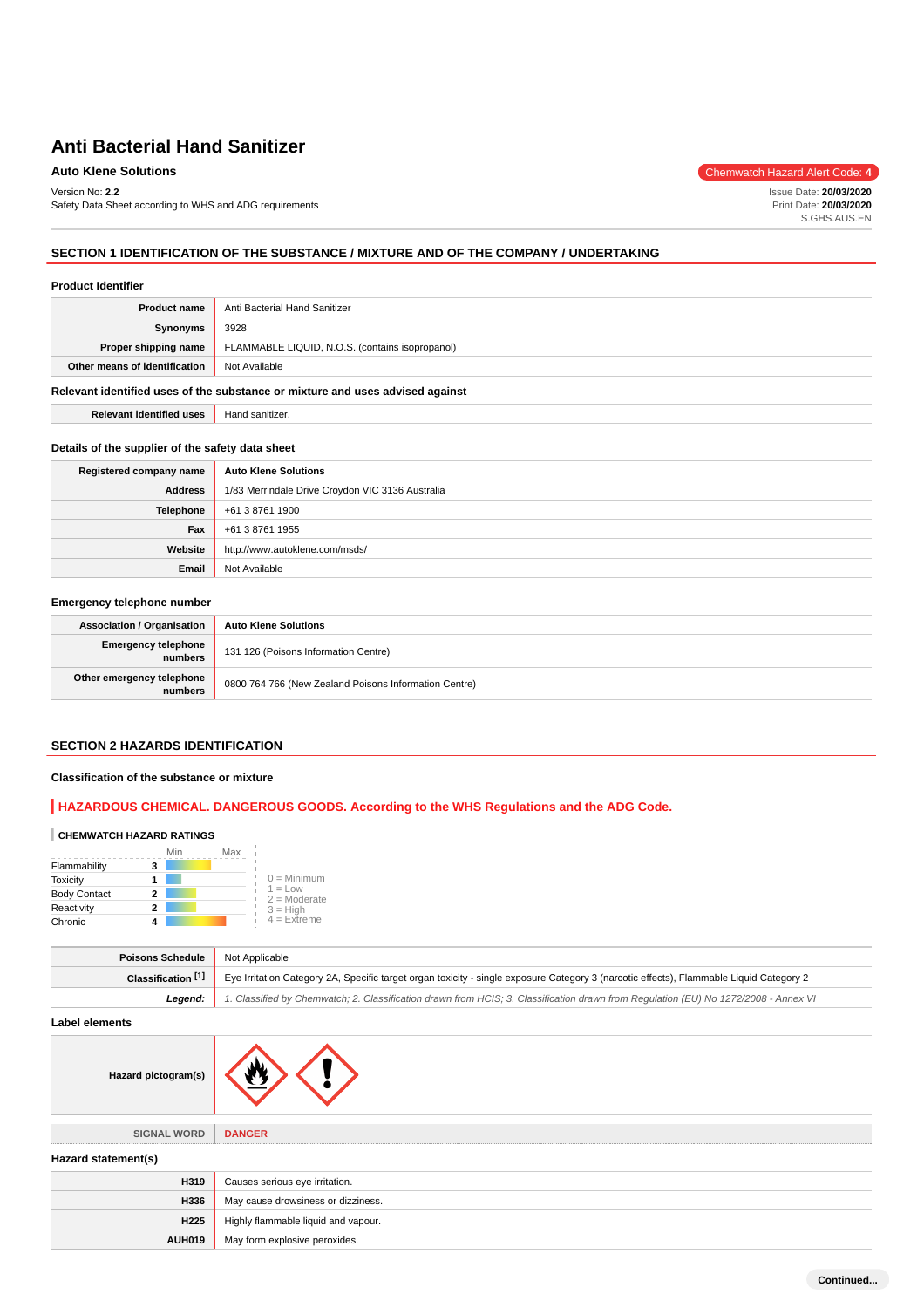#### **Precautionary statement(s) Prevention**

| P210             | Keep away from heat/sparks/open flames/hot surfaces. - No smoking.                |
|------------------|-----------------------------------------------------------------------------------|
| P271             | Use only outdoors or in a well-ventilated area.                                   |
| P240             | Ground/bond container and receiving equipment.                                    |
| P241             | Use explosion-proof electrical/ventilating/lighting/intrinsically safe equipment. |
| P242             | Use only non-sparking tools.                                                      |
| P243             | Take precautionary measures against static discharge.                             |
| P <sub>261</sub> | Avoid breathing mist/vapours/spray.                                               |

#### **Precautionary statement(s) Response**

| P370+P378      | In case of fire: Use alcohol resistant foam or normal protein foam for extinction.                                               |
|----------------|----------------------------------------------------------------------------------------------------------------------------------|
| P305+P351+P338 | IF IN EYES: Rinse cautiously with water for several minutes. Remove contact lenses, if present and easy to do. Continue rinsing. |
| P312           | Call a POISON CENTER or doctor/physician if you feel unwell.                                                                     |
| P337+P313      | If eye irritation persists: Get medical advice/attention.                                                                        |
| P303+P361+P353 | IF ON SKIN (or hair): Remove/Take off immediately all contaminated clothing. Rinse skin with water/shower.                       |
| P304+P340      | IF INHALED: Remove victim to fresh air and keep at rest in a position comfortable for breathing.                                 |

#### **Precautionary statement(s) Storage**

| . DOO'<br>D <sub>40</sub> | ٠.<br>$-1410$<br>$n \cdot n$<br>™eep cool.<br>100A<br>$\sqrt{2}$<br>$  -$ |
|---------------------------|---------------------------------------------------------------------------|
| <b>DANE</b>               | .                                                                         |

#### **Precautionary statement(s) Disposal**

**P501** Dispose of contents/container to authorised hazardous or special waste collection point in accordance with any local regulation.

#### **SECTION 3 COMPOSITION / INFORMATION ON INGREDIENTS**

#### **Substances**

See section below for composition of Mixtures

#### **Mixtures**

| <b>CAS No</b> | %[weight] | Name        |
|---------------|-----------|-------------|
| 67-63-0       | >64.93    | isopropanol |
| 7732-18-5     | balance   | water       |

# **SECTION 4 FIRST AID MEASURES**

#### **Description of first aid measures**

| <b>Eye Contact</b>  | If this product comes in contact with eyes:<br>▶ Wash out immediately with water.<br>If irritation continues, seek medical attention.<br>▶ Removal of contact lenses after an eye injury should only be undertaken by skilled personnel.                                                                                                                                                                                                                                                          |
|---------------------|---------------------------------------------------------------------------------------------------------------------------------------------------------------------------------------------------------------------------------------------------------------------------------------------------------------------------------------------------------------------------------------------------------------------------------------------------------------------------------------------------|
| <b>Skin Contact</b> | If skin or hair contact occurs:<br>Immediately flush body and clothes with large amounts of water, using safety shower if available.<br>• Quickly remove all contaminated clothing, including footwear.<br>► Wash skin and hair with running water. Continue flushing with water until advised to stop by the Poisons Information Centre.<br>Transport to hospital, or doctor.                                                                                                                    |
| Inhalation          | If fumes or combustion products are inhaled remove from contaminated area.<br>Lay patient down. Keep warm and rested.<br>▶ Prostheses such as false teeth, which may block airway, should be removed, where possible, prior to initiating first aid procedures.<br>Apply artificial respiration if not breathing, preferably with a demand valve resuscitator, bag-valve mask device, or pocket mask as trained.<br>Perform CPR if necessary.<br>Transport to hospital, or doctor, without delay. |
| Ingestion           | Immediately give a glass of water.<br>First aid is not generally required. If in doubt, contact a Poisons Information Centre or a doctor.<br>If spontaneous vomiting appears imminent or occurs, hold patient's head down, lower than their hips to help avoid possible aspiration of<br>vomitus.                                                                                                                                                                                                 |

#### **Indication of any immediate medical attention and special treatment needed**

Any material aspirated during vomiting may produce lung injury. Therefore emesis should not be induced mechanically or pharmacologically. Mechanical means should be used if it is considered necessary to evacuate the stomach contents; these include gastric lavage after endotracheal intubation. If spontaneous vomiting has occurred after ingestion, the patient should be monitored for difficult breathing, as adverse effects of aspiration into the lungs may be delayed up to 48 hours. Treat symptomatically.

For acute or short term repeated exposures to isopropanol:

- ▶ Rapid onset respiratory depression and hypotension indicates serious ingestions that require careful cardiac and respiratory monitoring together with immediate intravenous access.
- ▶ Rapid absorption precludes the usefulness of emesis or lavage 2 hours post-ingestion. Activated charcoal and cathartics are not clinically useful. Ipecac is most useful when given 30 mins. post-ingestion.
- There are no antidotes.
- Management is supportive. Treat hypotension with fluids followed by vasopressors.
- Watch closely, within the first few hours for respiratory depression; follow arterial blood gases and tidal volumes.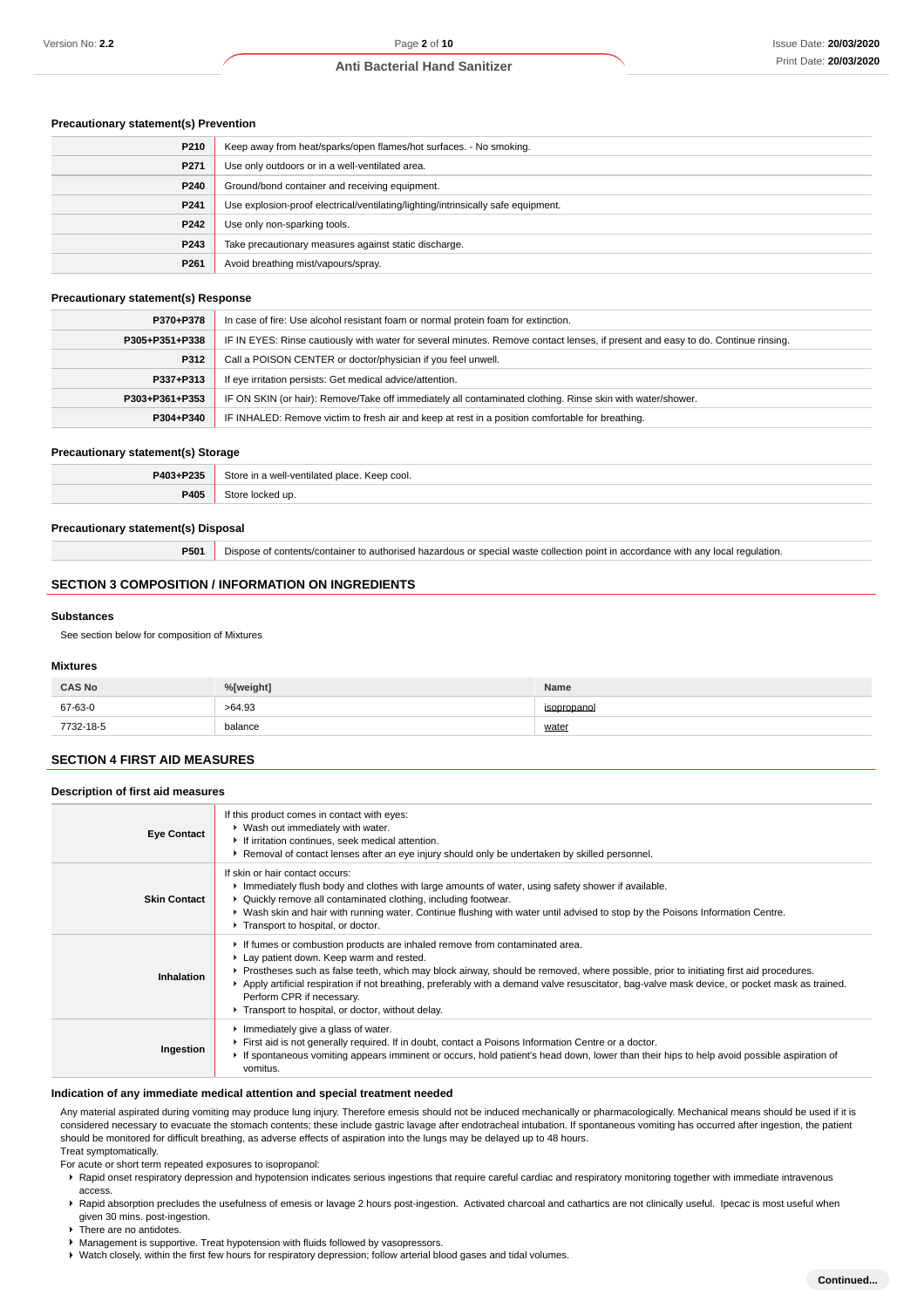**Continued...**

Ice water lavage and serial haemoglobin levels are indicated for those patients with evidence of gastrointestinal bleeding.

# **SECTION 5 FIREFIGHTING MEASURES**

#### **Extinguishing media**

- Alcohol stable foam.
- **Dry chemical powder.**
- BCF (where regulations permit).
- ▶ Carbon dioxide.
- ▶ Water spray or fog Large fires only.

#### **Special hazards arising from the substrate or mixture**

| <b>Fire Incompatibility</b>    | None known.                                                                                                                                                                                                                                                                                                                                                                                                                                                                                                                                                                                                  |
|--------------------------------|--------------------------------------------------------------------------------------------------------------------------------------------------------------------------------------------------------------------------------------------------------------------------------------------------------------------------------------------------------------------------------------------------------------------------------------------------------------------------------------------------------------------------------------------------------------------------------------------------------------|
| <b>Advice for firefighters</b> |                                                                                                                                                                                                                                                                                                                                                                                                                                                                                                                                                                                                              |
| <b>Fire Fighting</b>           | Alert Fire Brigade and tell them location and nature of hazard.<br>• May be violently or explosively reactive.<br>▶ Wear breathing apparatus plus protective gloves in the event of a fire.<br>▶ Prevent, by any means available, spillage from entering drains or water course.<br>Consider evacuation (or protect in place).<br>Fight fire from a safe distance, with adequate cover.<br>If safe, switch off electrical equipment until vapour fire hazard removed.                                                                                                                                        |
| <b>Fire/Explosion Hazard</b>   | ▶ Liquid and vapour are highly flammable.<br>Severe fire hazard when exposed to heat, flame and/or oxidisers.<br>▶ Vapour may travel a considerable distance to source of ignition.<br>► Heating may cause expansion or decomposition leading to violent rupture of containers.<br>• On combustion, may emit toxic fumes of carbon monoxide (CO).<br>Combustion products include:<br>carbon dioxide (CO2)<br>other pyrolysis products typical of burning organic material.<br><b>WARNING:</b> Long standing in contact with air and light may result in the formation<br>of potentially explosive peroxides. |
| <b>HAZCHEM</b>                 | $-3YE$                                                                                                                                                                                                                                                                                                                                                                                                                                                                                                                                                                                                       |

# **SECTION 6 ACCIDENTAL RELEASE MEASURES**

#### **Personal precautions, protective equipment and emergency procedures**

See section 8

#### **Environmental precautions**

See section 12

#### **Methods and material for containment and cleaning up**

| <b>Minor Spills</b> | ▶ Remove all ignition sources.<br>• Clean up all spills immediately.<br>Avoid breathing vapours and contact with skin and eyes.<br>$\triangleright$ Control personal contact with the substance, by using protective equipment.<br>► Contain and absorb small quantities with vermiculite or other absorbent material.<br>$\blacktriangleright$ Wipe up.<br>• Collect residues in a flammable waste container. |
|---------------------|----------------------------------------------------------------------------------------------------------------------------------------------------------------------------------------------------------------------------------------------------------------------------------------------------------------------------------------------------------------------------------------------------------------|
| <b>Major Spills</b> | ▶ Clear area of personnel and move upwind.<br>Alert Fire Brigade and tell them location and nature of hazard.<br>• May be violently or explosively reactive.<br>▶ Wear breathing apparatus plus protective gloves.<br>► Prevent, by any means available, spillage from entering drains or water course.<br>• Consider evacuation (or protect in place).<br>▶ No smoking, naked lights or ignition sources.     |

Personal Protective Equipment advice is contained in Section 8 of the SDS.

# **SECTION 7 HANDLING AND STORAGE**

| Precautions for safe handling |                                                                                                                                                                                                                                                                                                                                                                                                                                                                                                                                                           |
|-------------------------------|-----------------------------------------------------------------------------------------------------------------------------------------------------------------------------------------------------------------------------------------------------------------------------------------------------------------------------------------------------------------------------------------------------------------------------------------------------------------------------------------------------------------------------------------------------------|
| Safe handling                 | ► Containers, even those that have been emptied, may contain explosive vapours.<br>▶ Do NOT cut, drill, grind, weld or perform similar operations on or near containers.<br>Avoid all personal contact, including inhalation.<br>▶ Wear protective clothing when risk of exposure occurs.<br>▶ Use in a well-ventilated area.<br>Prevent concentration in hollows and sumps.<br>DO NOT enter confined spaces until atmosphere has been checked.<br>Avoid smoking, naked lights, heat or ignition sources.<br>▶ When handling, DO NOT eat, drink or smoke. |
| Other information             | Store in original containers in approved flame-proof area.<br>• No smoking, naked lights, heat or ignition sources.<br>DO NOT store in pits, depressions, basements or areas where vapours may be trapped.                                                                                                                                                                                                                                                                                                                                                |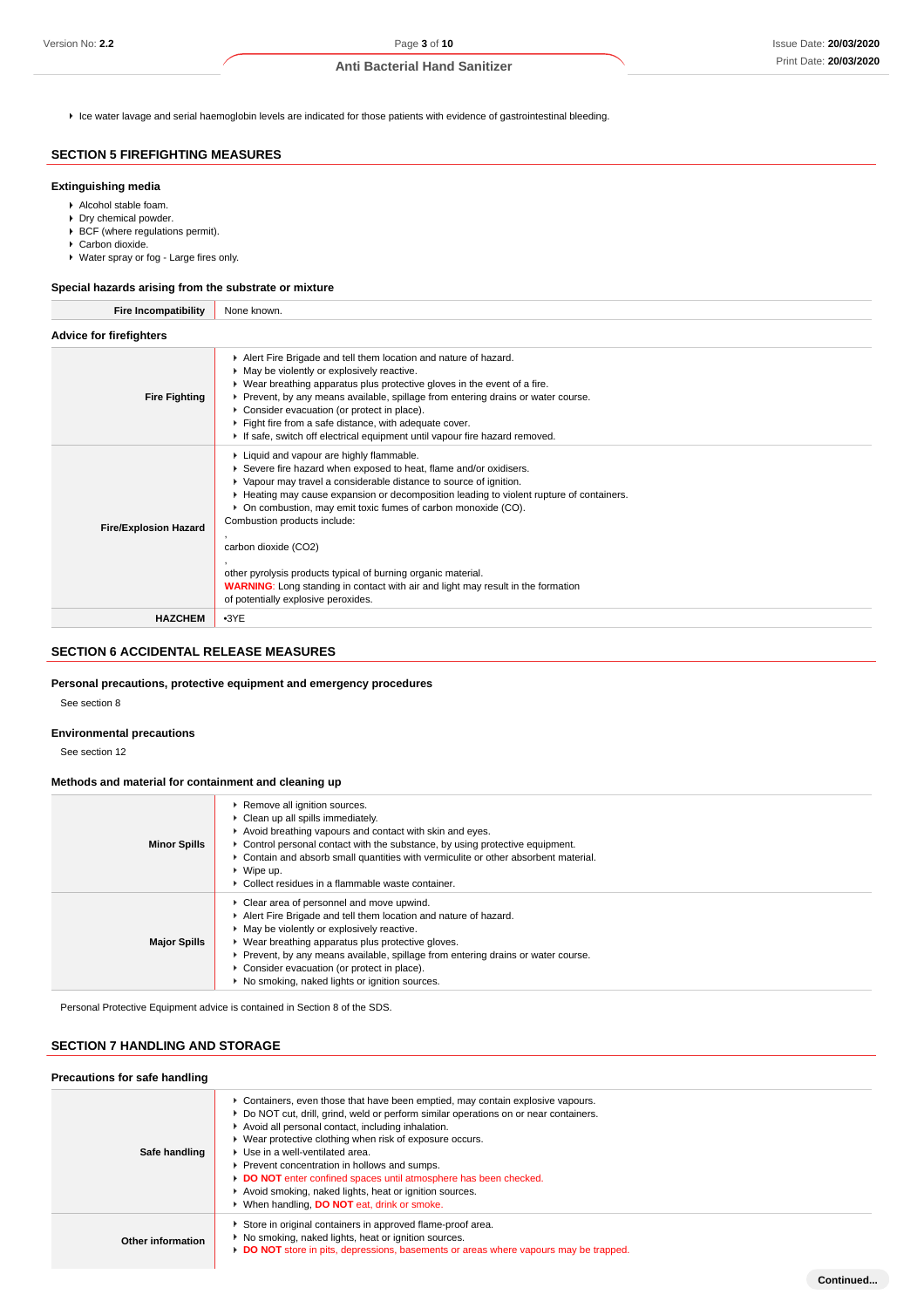| Version No: 2.2                                                                            |                                                                                                                                                                                                                                                                                                                                                                                                                                                                                                                                                                                                                                                                                                                                                                                                                                                                                                                                                                                                                                                                                                                                                                                                                                                                                                                                                                                                                                                                                                                                                                                                                                                                                                                                                                                                                                                                                                                                                                                                                                                                                                                                                                                                                                                                                                                                                                                                                                                                                                                                                                                                                                                                                                                                                                                                                        |                                                                                                                                                                                                                                                                                                                                                                                                                                                                                                                                                                                                                                                                                                                                                                                                                                                                                                                                                                                                                                                                                                                                                                                                                                                                                                                       | Page 4 of 10                                                                                                                                                                                                                                                                                |                                                                                                                                                                                                                                                                                                                                                                                                                                                                                                                                                                                                  |               | Issue Date: 20/03/202 |
|--------------------------------------------------------------------------------------------|------------------------------------------------------------------------------------------------------------------------------------------------------------------------------------------------------------------------------------------------------------------------------------------------------------------------------------------------------------------------------------------------------------------------------------------------------------------------------------------------------------------------------------------------------------------------------------------------------------------------------------------------------------------------------------------------------------------------------------------------------------------------------------------------------------------------------------------------------------------------------------------------------------------------------------------------------------------------------------------------------------------------------------------------------------------------------------------------------------------------------------------------------------------------------------------------------------------------------------------------------------------------------------------------------------------------------------------------------------------------------------------------------------------------------------------------------------------------------------------------------------------------------------------------------------------------------------------------------------------------------------------------------------------------------------------------------------------------------------------------------------------------------------------------------------------------------------------------------------------------------------------------------------------------------------------------------------------------------------------------------------------------------------------------------------------------------------------------------------------------------------------------------------------------------------------------------------------------------------------------------------------------------------------------------------------------------------------------------------------------------------------------------------------------------------------------------------------------------------------------------------------------------------------------------------------------------------------------------------------------------------------------------------------------------------------------------------------------------------------------------------------------------------------------------------------------|-----------------------------------------------------------------------------------------------------------------------------------------------------------------------------------------------------------------------------------------------------------------------------------------------------------------------------------------------------------------------------------------------------------------------------------------------------------------------------------------------------------------------------------------------------------------------------------------------------------------------------------------------------------------------------------------------------------------------------------------------------------------------------------------------------------------------------------------------------------------------------------------------------------------------------------------------------------------------------------------------------------------------------------------------------------------------------------------------------------------------------------------------------------------------------------------------------------------------------------------------------------------------------------------------------------------------|---------------------------------------------------------------------------------------------------------------------------------------------------------------------------------------------------------------------------------------------------------------------------------------------|--------------------------------------------------------------------------------------------------------------------------------------------------------------------------------------------------------------------------------------------------------------------------------------------------------------------------------------------------------------------------------------------------------------------------------------------------------------------------------------------------------------------------------------------------------------------------------------------------|---------------|-----------------------|
|                                                                                            |                                                                                                                                                                                                                                                                                                                                                                                                                                                                                                                                                                                                                                                                                                                                                                                                                                                                                                                                                                                                                                                                                                                                                                                                                                                                                                                                                                                                                                                                                                                                                                                                                                                                                                                                                                                                                                                                                                                                                                                                                                                                                                                                                                                                                                                                                                                                                                                                                                                                                                                                                                                                                                                                                                                                                                                                                        |                                                                                                                                                                                                                                                                                                                                                                                                                                                                                                                                                                                                                                                                                                                                                                                                                                                                                                                                                                                                                                                                                                                                                                                                                                                                                                                       | <b>Anti Bacterial Hand Sanitizer</b>                                                                                                                                                                                                                                                        |                                                                                                                                                                                                                                                                                                                                                                                                                                                                                                                                                                                                  |               | Print Date: 20/03/202 |
|                                                                                            |                                                                                                                                                                                                                                                                                                                                                                                                                                                                                                                                                                                                                                                                                                                                                                                                                                                                                                                                                                                                                                                                                                                                                                                                                                                                                                                                                                                                                                                                                                                                                                                                                                                                                                                                                                                                                                                                                                                                                                                                                                                                                                                                                                                                                                                                                                                                                                                                                                                                                                                                                                                                                                                                                                                                                                                                                        | ▶ Keep containers securely sealed.                                                                                                                                                                                                                                                                                                                                                                                                                                                                                                                                                                                                                                                                                                                                                                                                                                                                                                                                                                                                                                                                                                                                                                                                                                                                                    | Store away from incompatible materials in a cool, dry well ventilated area.<br>Protect containers against physical damage and check regularly for leaks.<br>▶ Observe manufacturer's storage and handling recommendations contained within this SDS.                                        |                                                                                                                                                                                                                                                                                                                                                                                                                                                                                                                                                                                                  |               |                       |
| Conditions for safe storage, including any incompatibilities                               |                                                                                                                                                                                                                                                                                                                                                                                                                                                                                                                                                                                                                                                                                                                                                                                                                                                                                                                                                                                                                                                                                                                                                                                                                                                                                                                                                                                                                                                                                                                                                                                                                                                                                                                                                                                                                                                                                                                                                                                                                                                                                                                                                                                                                                                                                                                                                                                                                                                                                                                                                                                                                                                                                                                                                                                                                        |                                                                                                                                                                                                                                                                                                                                                                                                                                                                                                                                                                                                                                                                                                                                                                                                                                                                                                                                                                                                                                                                                                                                                                                                                                                                                                                       |                                                                                                                                                                                                                                                                                             |                                                                                                                                                                                                                                                                                                                                                                                                                                                                                                                                                                                                  |               |                       |
| Suitable container                                                                         |                                                                                                                                                                                                                                                                                                                                                                                                                                                                                                                                                                                                                                                                                                                                                                                                                                                                                                                                                                                                                                                                                                                                                                                                                                                                                                                                                                                                                                                                                                                                                                                                                                                                                                                                                                                                                                                                                                                                                                                                                                                                                                                                                                                                                                                                                                                                                                                                                                                                                                                                                                                                                                                                                                                                                                                                                        | DO NOT use aluminium or galvanised containers<br>▶ Packing as supplied by manufacturer.<br>• Plastic containers may only be used if approved for flammable liquid.<br>• Check that containers are clearly labelled and free from leaks.<br>► For low viscosity materials (i) : Drums and jerry cans must be of the non-removable head type. (ii) : Where a can is to be used as an inner<br>package, the can must have a screwed enclosure.<br>For materials with a viscosity of at least 2680 cSt. (23 deg. C)<br>► For manufactured product having a viscosity of at least 250 cSt. (23 deg. C)<br>▶ Manufactured product that requires stirring before use and having a viscosity of at least 20 cSt (25 deg. C): (i) Removable head packaging;<br>(ii) Cans with friction closures and (iii) low pressure tubes and cartridges may be used.<br>• Where combination packages are used, and the inner packages are of glass, there must be sufficient inert cushioning material in contact with<br>inner and outer packages<br>In addition, where inner packagings are glass and contain liquids of packing group I there must be sufficient inert absorbent to absorb any<br>spillage, unless the outer packaging is a close fitting moulded plastic box and the substances are not incompatible with the plastic. |                                                                                                                                                                                                                                                                                             |                                                                                                                                                                                                                                                                                                                                                                                                                                                                                                                                                                                                  |               |                       |
| <b>Storage incompatibility</b><br><b>SECTION 8 EXPOSURE CONTROLS / PERSONAL PROTECTION</b> | Isopropanol (syn: isopropyl alcohol, IPA):<br>F forms ketones and unstable peroxides on contact with air or oxygen; the presence of ketones especially methyl ethyl ketone (MEK,<br>2-butanone) will accelerate the rate of peroxidation<br>F reacts violently with strong oxidisers, powdered aluminium (exothermic), crotonaldehyde, diethyl aluminium bromide (ignition), dioxygenyl<br>tetrafluoroborate (ignition/ ambient temperature), chromium trioxide (ignition), potassium-tert-butoxide (ignition), nitroform (possible<br>explosion), oleum (pressure increased in closed container), cobalt chloride, aluminium triisopropoxide, hydrogen plus palladium dust<br>(ignition), oxygen gas, phosgene, phosgene plus iron salts (possible explosion), sodium dichromate plus sulfuric acid (exothermic/<br>incandescence), triisobutyl aluminium<br>reacts with phosphorus trichloride forming hydrogen chloride gas<br>F reacts, possibly violently, with alkaline earth and alkali metals, strong acids, strong caustics, acid anhydrides, halogens, aliphatic amines,<br>aluminium isopropoxide, isocyanates, acetaldehyde, barium perchlorate (forms highly explosive perchloric ester compound), benzoyl<br>peroxide, chromic acid, dialkylzincs, dichlorine oxide, ethylene oxide (possible explosion), hexamethylene diisocyanate (possible explosion),<br>hydrogen peroxide (forms explosive compound), hypochlorous acid, isopropyl chlorocarbonate, lithium aluminium hydride, lithium<br>tetrahydroaluminate, nitric acid, nitrogen dioxide, nitrogen tetraoxide (possible explosion), pentafluoroguanidine, perchloric acid (especially<br>hot), permonosulfuric acid, phosphorus pentasulfide, tangerine oil, triethylaluminium, triisobutylaluminium, trinitromethane<br>attacks some plastics, rubber and coatings<br>reacts with metallic aluminium at high temperature<br>may generate electrostatic charges<br>Alcohols<br>are incompatible with strong acids, acid chlorides, acid anhydrides, oxidising and reducing agents.<br>F reacts, possibly violently, with alkaline metals and alkaline earth metals to produce hydrogen<br>F react with strong acids, strong caustics, aliphatic amines, isocyanates, acetaldehyde, benzoyl peroxide, chromic acid, chromium oxide,<br>dialkylzincs, dichlorine oxide, ethylene oxide, hypochlorous acid, isopropyl chlorocarbonate, lithium tetrahydroaluminate, nitrogen dioxide,<br>pentafluoroguanidine, phosphorus halides, phosphorus pentasulfide, tangerine oil, triethylaluminium, triisobutylaluminium<br>► should not be heated above 49 deg. C. when in contact with aluminium equipment<br>Secondary alcohols and some branched primary alcohols may produce potentially explosive peroxides after exposure to light and/ or heat. |                                                                                                                                                                                                                                                                                                                                                                                                                                                                                                                                                                                                                                                                                                                                                                                                                                                                                                                                                                                                                                                                                                                                                                                                                                                                                                                       |                                                                                                                                                                                                                                                                                             |                                                                                                                                                                                                                                                                                                                                                                                                                                                                                                                                                                                                  |               |                       |
| <b>Control parameters</b><br><b>OCCUPATIONAL EXPOSURE LIMITS (OEL)</b>                     |                                                                                                                                                                                                                                                                                                                                                                                                                                                                                                                                                                                                                                                                                                                                                                                                                                                                                                                                                                                                                                                                                                                                                                                                                                                                                                                                                                                                                                                                                                                                                                                                                                                                                                                                                                                                                                                                                                                                                                                                                                                                                                                                                                                                                                                                                                                                                                                                                                                                                                                                                                                                                                                                                                                                                                                                                        |                                                                                                                                                                                                                                                                                                                                                                                                                                                                                                                                                                                                                                                                                                                                                                                                                                                                                                                                                                                                                                                                                                                                                                                                                                                                                                                       |                                                                                                                                                                                                                                                                                             |                                                                                                                                                                                                                                                                                                                                                                                                                                                                                                                                                                                                  |               |                       |
| <b>INGREDIENT DATA</b>                                                                     |                                                                                                                                                                                                                                                                                                                                                                                                                                                                                                                                                                                                                                                                                                                                                                                                                                                                                                                                                                                                                                                                                                                                                                                                                                                                                                                                                                                                                                                                                                                                                                                                                                                                                                                                                                                                                                                                                                                                                                                                                                                                                                                                                                                                                                                                                                                                                                                                                                                                                                                                                                                                                                                                                                                                                                                                                        |                                                                                                                                                                                                                                                                                                                                                                                                                                                                                                                                                                                                                                                                                                                                                                                                                                                                                                                                                                                                                                                                                                                                                                                                                                                                                                                       |                                                                                                                                                                                                                                                                                             |                                                                                                                                                                                                                                                                                                                                                                                                                                                                                                                                                                                                  |               |                       |
| Source                                                                                     | Ingredient                                                                                                                                                                                                                                                                                                                                                                                                                                                                                                                                                                                                                                                                                                                                                                                                                                                                                                                                                                                                                                                                                                                                                                                                                                                                                                                                                                                                                                                                                                                                                                                                                                                                                                                                                                                                                                                                                                                                                                                                                                                                                                                                                                                                                                                                                                                                                                                                                                                                                                                                                                                                                                                                                                                                                                                                             | <b>Material name</b>                                                                                                                                                                                                                                                                                                                                                                                                                                                                                                                                                                                                                                                                                                                                                                                                                                                                                                                                                                                                                                                                                                                                                                                                                                                                                                  | <b>TWA</b>                                                                                                                                                                                                                                                                                  | <b>STEL</b>                                                                                                                                                                                                                                                                                                                                                                                                                                                                                                                                                                                      | Peak          | <b>Notes</b>          |
| Australia Exposure Standards                                                               | isopropanol                                                                                                                                                                                                                                                                                                                                                                                                                                                                                                                                                                                                                                                                                                                                                                                                                                                                                                                                                                                                                                                                                                                                                                                                                                                                                                                                                                                                                                                                                                                                                                                                                                                                                                                                                                                                                                                                                                                                                                                                                                                                                                                                                                                                                                                                                                                                                                                                                                                                                                                                                                                                                                                                                                                                                                                                            | Isopropyl alcohol                                                                                                                                                                                                                                                                                                                                                                                                                                                                                                                                                                                                                                                                                                                                                                                                                                                                                                                                                                                                                                                                                                                                                                                                                                                                                                     | 400 ppm / 983 mg/m3                                                                                                                                                                                                                                                                         | 1230 mg/m3 / 500 ppm                                                                                                                                                                                                                                                                                                                                                                                                                                                                                                                                                                             | Not Available | Not Available         |
| <b>EMERGENCY LIMITS</b>                                                                    |                                                                                                                                                                                                                                                                                                                                                                                                                                                                                                                                                                                                                                                                                                                                                                                                                                                                                                                                                                                                                                                                                                                                                                                                                                                                                                                                                                                                                                                                                                                                                                                                                                                                                                                                                                                                                                                                                                                                                                                                                                                                                                                                                                                                                                                                                                                                                                                                                                                                                                                                                                                                                                                                                                                                                                                                                        |                                                                                                                                                                                                                                                                                                                                                                                                                                                                                                                                                                                                                                                                                                                                                                                                                                                                                                                                                                                                                                                                                                                                                                                                                                                                                                                       |                                                                                                                                                                                                                                                                                             |                                                                                                                                                                                                                                                                                                                                                                                                                                                                                                                                                                                                  |               |                       |
| Ingredient                                                                                 | <b>Material name</b>                                                                                                                                                                                                                                                                                                                                                                                                                                                                                                                                                                                                                                                                                                                                                                                                                                                                                                                                                                                                                                                                                                                                                                                                                                                                                                                                                                                                                                                                                                                                                                                                                                                                                                                                                                                                                                                                                                                                                                                                                                                                                                                                                                                                                                                                                                                                                                                                                                                                                                                                                                                                                                                                                                                                                                                                   |                                                                                                                                                                                                                                                                                                                                                                                                                                                                                                                                                                                                                                                                                                                                                                                                                                                                                                                                                                                                                                                                                                                                                                                                                                                                                                                       | TEEL-1                                                                                                                                                                                                                                                                                      | TEEL-2                                                                                                                                                                                                                                                                                                                                                                                                                                                                                                                                                                                           | TEEL-3        |                       |
| isopropanol                                                                                | Isopropyl alcohol                                                                                                                                                                                                                                                                                                                                                                                                                                                                                                                                                                                                                                                                                                                                                                                                                                                                                                                                                                                                                                                                                                                                                                                                                                                                                                                                                                                                                                                                                                                                                                                                                                                                                                                                                                                                                                                                                                                                                                                                                                                                                                                                                                                                                                                                                                                                                                                                                                                                                                                                                                                                                                                                                                                                                                                                      |                                                                                                                                                                                                                                                                                                                                                                                                                                                                                                                                                                                                                                                                                                                                                                                                                                                                                                                                                                                                                                                                                                                                                                                                                                                                                                                       | 400 ppm                                                                                                                                                                                                                                                                                     | 2000* ppm                                                                                                                                                                                                                                                                                                                                                                                                                                                                                                                                                                                        | 12000** ppm   |                       |
| Ingredient                                                                                 | <b>Original IDLH</b>                                                                                                                                                                                                                                                                                                                                                                                                                                                                                                                                                                                                                                                                                                                                                                                                                                                                                                                                                                                                                                                                                                                                                                                                                                                                                                                                                                                                                                                                                                                                                                                                                                                                                                                                                                                                                                                                                                                                                                                                                                                                                                                                                                                                                                                                                                                                                                                                                                                                                                                                                                                                                                                                                                                                                                                                   |                                                                                                                                                                                                                                                                                                                                                                                                                                                                                                                                                                                                                                                                                                                                                                                                                                                                                                                                                                                                                                                                                                                                                                                                                                                                                                                       |                                                                                                                                                                                                                                                                                             | <b>Revised IDLH</b>                                                                                                                                                                                                                                                                                                                                                                                                                                                                                                                                                                              |               |                       |
| isopropanol                                                                                | 2,000 ppm                                                                                                                                                                                                                                                                                                                                                                                                                                                                                                                                                                                                                                                                                                                                                                                                                                                                                                                                                                                                                                                                                                                                                                                                                                                                                                                                                                                                                                                                                                                                                                                                                                                                                                                                                                                                                                                                                                                                                                                                                                                                                                                                                                                                                                                                                                                                                                                                                                                                                                                                                                                                                                                                                                                                                                                                              |                                                                                                                                                                                                                                                                                                                                                                                                                                                                                                                                                                                                                                                                                                                                                                                                                                                                                                                                                                                                                                                                                                                                                                                                                                                                                                                       | Not Available                                                                                                                                                                                                                                                                               |                                                                                                                                                                                                                                                                                                                                                                                                                                                                                                                                                                                                  |               |                       |
| water                                                                                      | Not Available<br>Not Available                                                                                                                                                                                                                                                                                                                                                                                                                                                                                                                                                                                                                                                                                                                                                                                                                                                                                                                                                                                                                                                                                                                                                                                                                                                                                                                                                                                                                                                                                                                                                                                                                                                                                                                                                                                                                                                                                                                                                                                                                                                                                                                                                                                                                                                                                                                                                                                                                                                                                                                                                                                                                                                                                                                                                                                         |                                                                                                                                                                                                                                                                                                                                                                                                                                                                                                                                                                                                                                                                                                                                                                                                                                                                                                                                                                                                                                                                                                                                                                                                                                                                                                                       |                                                                                                                                                                                                                                                                                             |                                                                                                                                                                                                                                                                                                                                                                                                                                                                                                                                                                                                  |               |                       |
| <b>Exposure controls</b>                                                                   |                                                                                                                                                                                                                                                                                                                                                                                                                                                                                                                                                                                                                                                                                                                                                                                                                                                                                                                                                                                                                                                                                                                                                                                                                                                                                                                                                                                                                                                                                                                                                                                                                                                                                                                                                                                                                                                                                                                                                                                                                                                                                                                                                                                                                                                                                                                                                                                                                                                                                                                                                                                                                                                                                                                                                                                                                        |                                                                                                                                                                                                                                                                                                                                                                                                                                                                                                                                                                                                                                                                                                                                                                                                                                                                                                                                                                                                                                                                                                                                                                                                                                                                                                                       |                                                                                                                                                                                                                                                                                             |                                                                                                                                                                                                                                                                                                                                                                                                                                                                                                                                                                                                  |               |                       |
| Appropriate engineering<br>controls                                                        |                                                                                                                                                                                                                                                                                                                                                                                                                                                                                                                                                                                                                                                                                                                                                                                                                                                                                                                                                                                                                                                                                                                                                                                                                                                                                                                                                                                                                                                                                                                                                                                                                                                                                                                                                                                                                                                                                                                                                                                                                                                                                                                                                                                                                                                                                                                                                                                                                                                                                                                                                                                                                                                                                                                                                                                                                        | The basic types of engineering controls are:                                                                                                                                                                                                                                                                                                                                                                                                                                                                                                                                                                                                                                                                                                                                                                                                                                                                                                                                                                                                                                                                                                                                                                                                                                                                          | Process controls which involve changing the way a job activity or process is done to reduce the risk.<br>ventilation system must match the particular process and chemical or contaminant in use.<br>Employers may need to use multiple types of controls to prevent employee overexposure. | Engineering controls are used to remove a hazard or place a barrier between the worker and the hazard. Well-designed engineering controls can<br>be highly effective in protecting workers and will typically be independent of worker interactions to provide this high level of protection.<br>Enclosure and/or isolation of emission source which keeps a selected hazard "physically" away from the worker and ventilation that strategically<br>"adds" and "removes" air in the work environment. Ventilation can remove or dilute an air contaminant if designed properly. The design of a |               |                       |
| <b>Personal protection</b>                                                                 |                                                                                                                                                                                                                                                                                                                                                                                                                                                                                                                                                                                                                                                                                                                                                                                                                                                                                                                                                                                                                                                                                                                                                                                                                                                                                                                                                                                                                                                                                                                                                                                                                                                                                                                                                                                                                                                                                                                                                                                                                                                                                                                                                                                                                                                                                                                                                                                                                                                                                                                                                                                                                                                                                                                                                                                                                        |                                                                                                                                                                                                                                                                                                                                                                                                                                                                                                                                                                                                                                                                                                                                                                                                                                                                                                                                                                                                                                                                                                                                                                                                                                                                                                                       |                                                                                                                                                                                                                                                                                             |                                                                                                                                                                                                                                                                                                                                                                                                                                                                                                                                                                                                  |               |                       |

# **SECTION 8 EXPOSURE CONTROLS / PERSONAL PROTECTION**

# **Control parameters**

# **OCCUPATIONAL EXPOSURE LIMITS (OEL)**

## **INGREDIENT DATA**

| Source                       | Ingredient           | <b>Material name</b> | <b>TWA</b>          | <b>STEL</b>          | Peak          | <b>Notes</b>  |
|------------------------------|----------------------|----------------------|---------------------|----------------------|---------------|---------------|
| Australia Exposure Standards | isopropanol          | Isopropyl alcohol    | 400 ppm / 983 mg/m3 | 1230 mg/m3 / 500 ppm | Not Available | Not Available |
| <b>EMERGENCY LIMITS</b>      |                      |                      |                     |                      |               |               |
| Ingredient                   | <b>Material name</b> |                      | TEEL-1              | TEEL-2               | TEEL-3        |               |
| isopropanol                  | Isopropyl alcohol    |                      | $400$ ppm           | 2000* ppm            | 12000** ppm   |               |
|                              |                      |                      |                     |                      |               |               |

| Ingredient  | <b>Original IDLH</b> | <b>Revised IDLH</b> |
|-------------|----------------------|---------------------|
| isopropanol | 2,000 ppm            | Not Available       |
| water       | Not Available        | Not Available       |

### **Exposure controls**

| Appropriate engineering<br>controls | Engineering controls are used to remove a hazard or place a barrier between the worker and the hazard. Well-designed engineering controls can<br>be highly effective in protecting workers and will typically be independent of worker interactions to provide this high level of protection.<br>The basic types of engineering controls are:<br>Process controls which involve changing the way a job activity or process is done to reduce the risk.<br>Enclosure and/or isolation of emission source which keeps a selected hazard "physically" away from the worker and ventilation that strategically<br>"adds" and "removes" air in the work environment. Ventilation can remove or dilute an air contaminant if designed properly. The design of a<br>ventilation system must match the particular process and chemical or contaminant in use.<br>Employers may need to use multiple types of controls to prevent employee overexposure. |
|-------------------------------------|-------------------------------------------------------------------------------------------------------------------------------------------------------------------------------------------------------------------------------------------------------------------------------------------------------------------------------------------------------------------------------------------------------------------------------------------------------------------------------------------------------------------------------------------------------------------------------------------------------------------------------------------------------------------------------------------------------------------------------------------------------------------------------------------------------------------------------------------------------------------------------------------------------------------------------------------------|
| Personal protection                 | $\sum$                                                                                                                                                                                                                                                                                                                                                                                                                                                                                                                                                                                                                                                                                                                                                                                                                                                                                                                                          |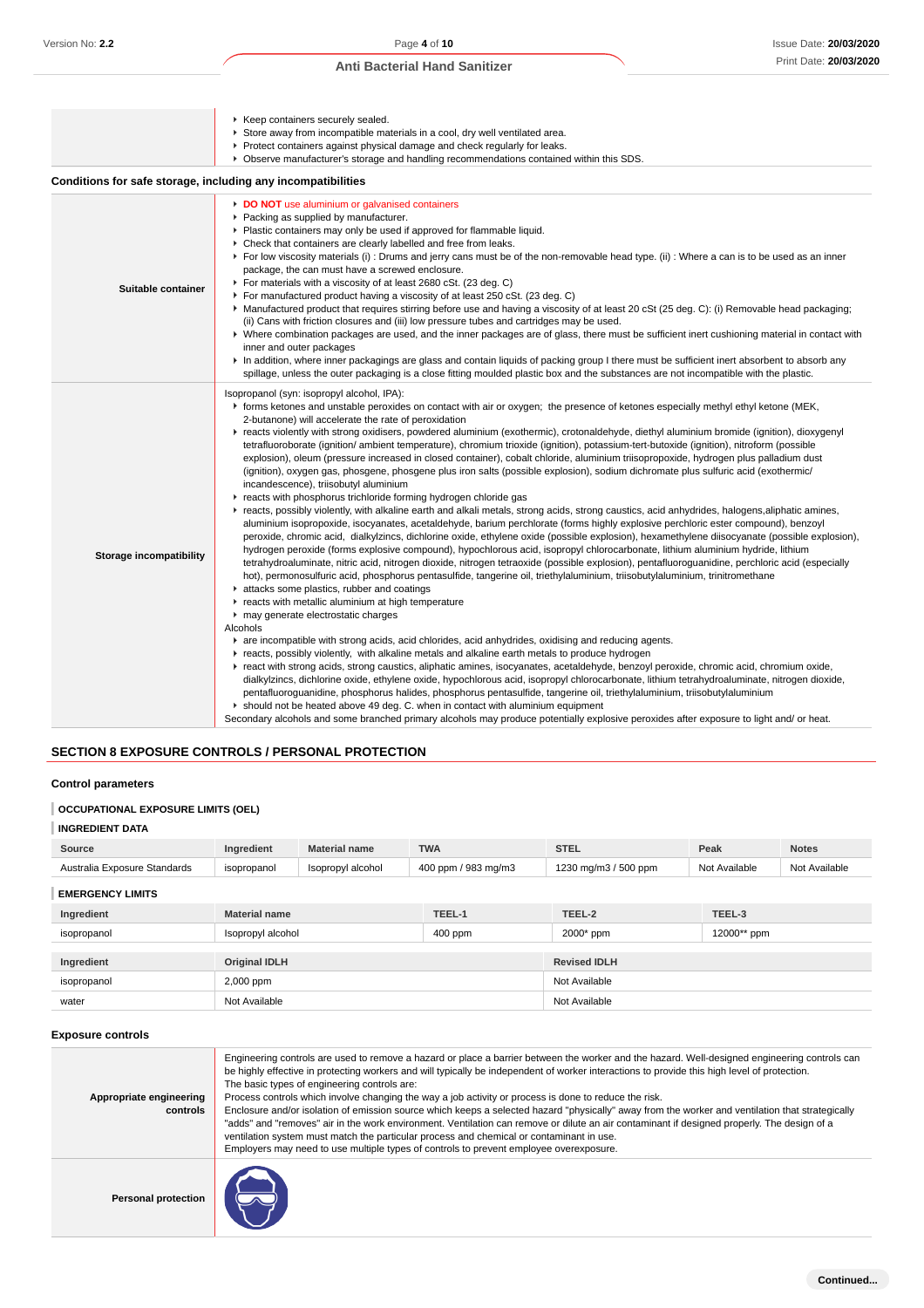| Eye and face protection      | Safety glasses with side shields.<br>Chemical goggles.<br>▶ Contact lenses may pose a special hazard; soft contact lenses may absorb and concentrate irritants. A written policy document, describing<br>the wearing of lenses or restrictions on use, should be created for each workplace or task. This should include a review of lens absorption<br>and adsorption for the class of chemicals in use and an account of injury experience. Medical and first-aid personnel should be trained in<br>their removal and suitable equipment should be readily available. In the event of chemical exposure, begin eye irrigation immediately and<br>remove contact lens as soon as practicable.                                                                                                                                                                                                                                                                                                                                                                                                                         |
|------------------------------|------------------------------------------------------------------------------------------------------------------------------------------------------------------------------------------------------------------------------------------------------------------------------------------------------------------------------------------------------------------------------------------------------------------------------------------------------------------------------------------------------------------------------------------------------------------------------------------------------------------------------------------------------------------------------------------------------------------------------------------------------------------------------------------------------------------------------------------------------------------------------------------------------------------------------------------------------------------------------------------------------------------------------------------------------------------------------------------------------------------------|
| <b>Skin protection</b>       | See Hand protection below                                                                                                                                                                                                                                                                                                                                                                                                                                                                                                                                                                                                                                                                                                                                                                                                                                                                                                                                                                                                                                                                                              |
| <b>Hands/feet protection</b> | ▶ Wear chemical protective gloves, e.g. PVC.<br>▶ Wear safety footwear or safety gumboots, e.g. Rubber                                                                                                                                                                                                                                                                                                                                                                                                                                                                                                                                                                                                                                                                                                                                                                                                                                                                                                                                                                                                                 |
| <b>Body protection</b>       | See Other protection below                                                                                                                                                                                                                                                                                                                                                                                                                                                                                                                                                                                                                                                                                                                                                                                                                                                                                                                                                                                                                                                                                             |
| Other protection             | • Overalls.<br>▶ PVC Apron.<br>▶ PVC protective suit may be required if exposure severe.<br>▶ Eyewash unit.<br>Ensure there is ready access to a safety shower.<br>▶ Some plastic personal protective equipment (PPE) (e.g. gloves, aprons, overshoes) are not recommended as they may produce static<br>electricity.<br>For large scale or continuous use wear tight-weave non-static clothing (no metallic fasteners, cuffs or pockets).<br>▶ Non sparking safety or conductive footwear should be considered. Conductive footwear describes a boot or shoe with a sole made from a<br>conductive compound chemically bound to the bottom components, for permanent control to electrically ground the foot an shall dissipate<br>static electricity from the body to reduce the possibility of ignition of volatile compounds. Electrical resistance must range between 0 to<br>500,000 ohms. Conductive shoes should be stored in lockers close to the room in which they are worn. Personnel who have been issued<br>conductive footwear should not wear them from their place of work to their homes and return. |

#### **Recommended material(s)**

#### **GLOVE SELECTION INDEX**

Glove selection is based on a modified presentation of the:

 **"Forsberg Clothing Performance Index".**

The effect(s) of the following substance(s) are taken into account in the **computer-generated** selection:

Anti Bacterial Hand Sanitizer

| <b>Material</b>   | CPI |
|-------------------|-----|
| <b>NEOPRENE</b>   | A   |
| <b>BUTYL</b>      | C   |
| NAT+NEOPR+NITRILE | C   |
| NATURAL RUBBER    | C   |
| NATURAL+NEOPRENE  | C   |
| <b>NITRILE</b>    | C   |
| NITRILE+PVC       | C   |
| PE/EVAL/PE        | C   |
| <b>PVA</b>        | C   |
| <b>PVC</b>        | C   |
| <b>VITON</b>      | C   |

\* CPI - Chemwatch Performance Index

A: Best Selection

B: Satisfactory; may degrade after 4 hours continuous immersion

C: Poor to Dangerous Choice for other than short term immersion

**NOTE**: As a series of factors will influence the actual performance of the glove, a final selection must be based on detailed observation. -

\* Where the glove is to be used on a short term, casual or infrequent basis, factors such as "feel" or convenience (e.g. disposability), may dictate a choice of gloves which might otherwise be unsuitable following long-term or frequent use. A qualified practitioner should be consulted.

#### **SECTION 9 PHYSICAL AND CHEMICAL PROPERTIES**

#### **Information on basic physical and chemical properties**

| Appearance                                      | Clear highly flammable liquid with mixed berry odour; mixes with water. |                                                   |                |
|-------------------------------------------------|-------------------------------------------------------------------------|---------------------------------------------------|----------------|
|                                                 |                                                                         |                                                   |                |
| <b>Physical state</b>                           | Liquid                                                                  | Relative density (Water = $1$ )                   | Not Available  |
| Odour                                           | Not Available                                                           | <b>Partition coefficient n-octanol</b><br>/ water | Not Available  |
| <b>Odour threshold</b>                          | Not Available                                                           | Auto-ignition temperature (°C)                    | Not Available  |
| pH (as supplied)                                | $6 - 7$                                                                 | Decomposition temperature                         | Not Available  |
| Melting point / freezing point<br>(°C)          | Not Available                                                           | Viscosity (cSt)                                   | Not Available  |
| Initial boiling point and boiling<br>range (°C) | Not Available                                                           | Molecular weight (g/mol)                          | Not Applicable |
| Flash point (°C)                                | 11.7 (isopropanol)                                                      | <b>Taste</b>                                      | Not Available  |
| <b>Evaporation rate</b>                         | Not Available                                                           | <b>Explosive properties</b>                       | Not Available  |
| Flammability                                    | HIGHLY FLAMMABLE.                                                       | <b>Oxidising properties</b>                       | Not Available  |
| Upper Explosive Limit (%)                       | Not Available                                                           | Surface Tension (dyn/cm or<br>mN/m                | Not Available  |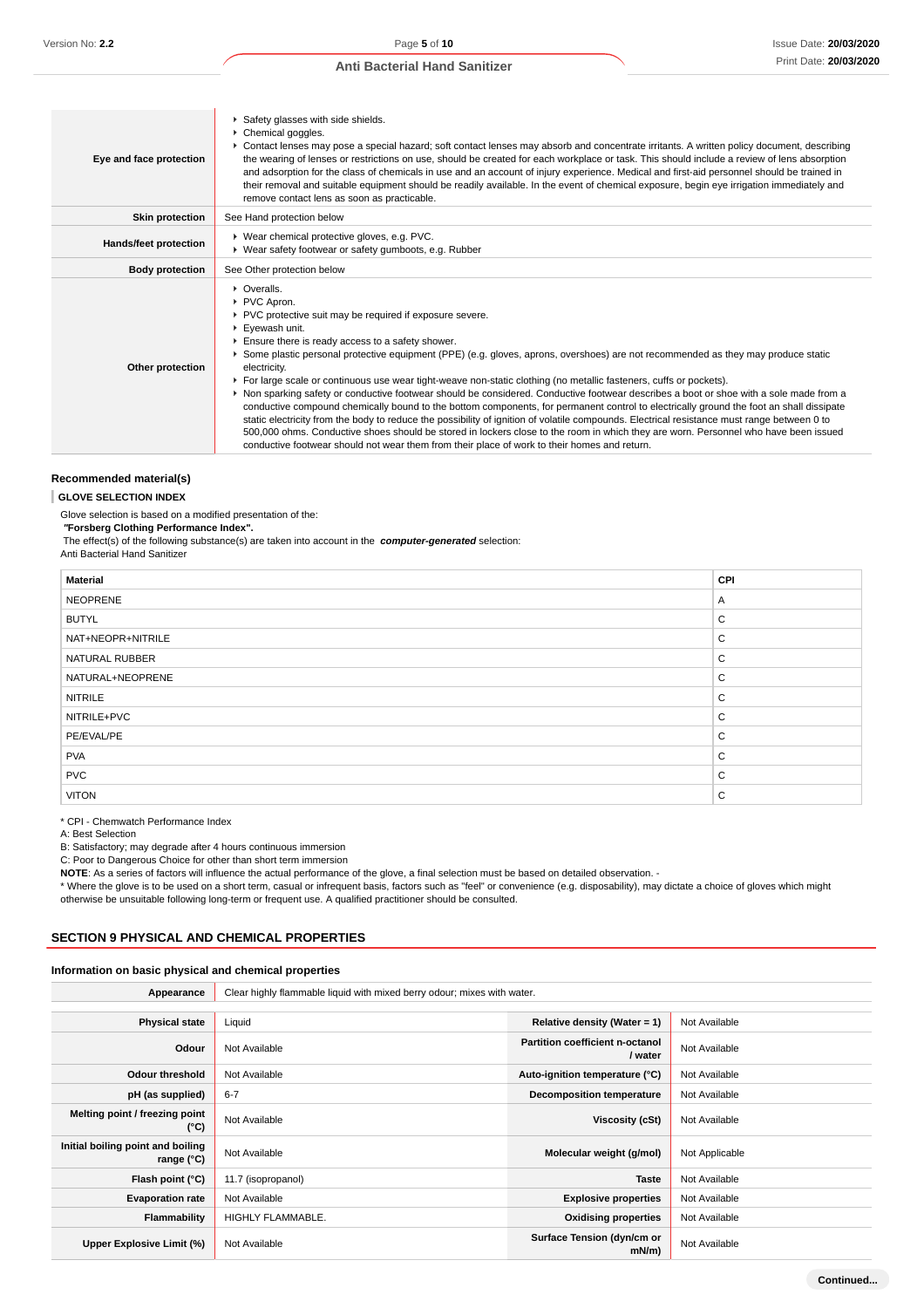| Lower Explosive Limit (%) | Not Available | <b>Volatile Component (%vol)</b> | Not Available |
|---------------------------|---------------|----------------------------------|---------------|
| Vapour pressure (kPa)     | Not Available | Gas group                        | Not Available |
| Solubility in water       | Miscible      | pH as a solution (1%)            | Not Available |
| Vapour density (Air = 1)  | Not Available | $VOC$ g/L                        | Not Available |

#### **SECTION 10 STABILITY AND REACTIVITY**

| Reactivity                            | See section 7                                                                                                                        |
|---------------------------------------|--------------------------------------------------------------------------------------------------------------------------------------|
| <b>Chemical stability</b>             | • Unstable in the presence of incompatible materials.<br>▶ Product is considered stable.<br>Hazardous polymerisation will not occur. |
| Possibility of hazardous<br>reactions | See section 7                                                                                                                        |
| <b>Conditions to avoid</b>            | See section 7                                                                                                                        |
| Incompatible materials                | See section 7                                                                                                                        |
| Hazardous decomposition<br>products   | See section 5                                                                                                                        |

# **SECTION 11 TOXICOLOGICAL INFORMATION**

**Information on toxicological effects**

#### **Inhaled** There is strong evidence to suggest that this material can cause, if inhaled once, very serious, irreversible damage of organs. The material is not thought to produce adverse health effects or irritation of the respiratory tract (as classified by EC Directives using animal models). Nevertheless, good hygiene practice requires that exposure be kept to a minimum and that suitable control measures be used in an occupational setting. Inhalation of vapours may cause drowsiness and dizziness. This may be accompanied by sleepiness, reduced alertness, loss of reflexes, lack of co-ordination, and vertigo. Aliphatic alcohols with more than 3-carbons cause headache, dizziness, drowsiness, muscle weakness and delirium, central depression, coma, seizures and behavioural changes. Secondary respiratory depression and failure, as well as low blood pressure and irregular heart rhythms, may follow. The odour of isopropanol may give some warning of exposure, but odour fatigue may occur. Inhalation of isopropanol may produce irritation of the nose and throat with sneezing, sore throat and runny nose. Inhalation of vapours or aerosols (mists, fumes), generated by the material during the course of normal handling, may be damaging to the health of the individual. **Ingestion** There is strong evidence to suggest that this material can cause, if swallowed once, very serious, irreversible damage of organs. Overexposure to non-ring alcohols causes nervous system symptoms. These include headache, muscle weakness and inco-ordination, giddiness, confusion, delirium and coma. The material has **NOT** been classified by EC Directives or other classification systems as "harmful by ingestion". This is because of the lack of corroborating animal or human evidence. Swallowing 10 millilitres of isopropanol may cause serious injury; 100 millilitres may be fatal if not properly treated. The adult single lethal dose is approximately 250 millilitres. Isopropanol is twice as poisonous as ethanol, and the effects caused are similar, except that isopropanol does not cause an initial feeling of well-being. Swallowing may cause nausea, vomiting and diarrhea; vomiting and stomach inflammation is more prominent with isopropanol than with ethanol. Animals given near-lethal doses also showed inco-ordination, lethargy, inactivity and loss of consciousness. There is evidence that a slight tolerance to isopropanol may be acquired. Swallowing of the liquid may cause aspiration into the lungs with the risk of chemical pneumonitis; serious consequences may result. (ICSC13733) Accidental ingestion of the material may be damaging to the health of the individual. **Skin Contact** There is strong evidence to suggest that this material, on a single contact with skin, can cause very serious, irreversible damage of organs. Skin contact is not thought to have harmful health effects (as classified under EC Directives); the material may still produce health damage following entry through wounds, lesions or abrasions. There is some evidence to suggest that this material can cause inflammation of the skin on contact in some persons. Most liquid alcohols appear to act as primary skin irritants in humans. Significant percutaneous absorption occurs in rabbits but not apparently in man. Open cuts, abraded or irritated skin should not be exposed to this material Entry into the blood-stream, through, for example, cuts, abrasions or lesions, may produce systemic injury with harmful effects. Examine the skin prior to the use of the material and ensure that any external damage is suitably protected. 511ipa **Eye** Although the liquid is not thought to be an irritant (as classified by EC Directives), direct contact with the eye may produce transient discomfort characterised by tearing or conjunctival redness (as with windburn). Isopropanol vapour may cause mild eye irritation at 400 parts per million. Splashes may cause severe eye irritation, possible burns to the cornea and eye damage. Eye contact may cause tearing and blurring of vision. **Chronic** Repeated or long-term occupational exposure is likely to produce cumulative health effects involving organs or biochemical systems. Ample evidence from experiments exists that there is a suspicion this material directly reduces fertility. Long term, or repeated exposure of isopropanol may cause inco-ordination and tiredness. Repeated inhalation exposure to isopropanol may produce sleepiness, inco-ordination and liver degeneration. Animal data show developmental effects only at exposure levels that produce toxic effects in adult animals. Isopropanol does not cause genetic damage. There are inconclusive reports of human sensitisation from skin contacts with isopropanol. Chronic alcoholics are more tolerant of the whole-body effects of isopropanol. Animal testing showed the chronic exposure did not produce reproductive effects. **Anti Bacterial Hand Sanitizer TOXICITY IRRITATION** Not Available Not Available **isopropanol TOXICITY IRRITATION** dermal (rat) LD50: =12800 mg/kg<sup>[2]</sup>  $\qquad \qquad$  Eye (rabbit): 10 mg - moderate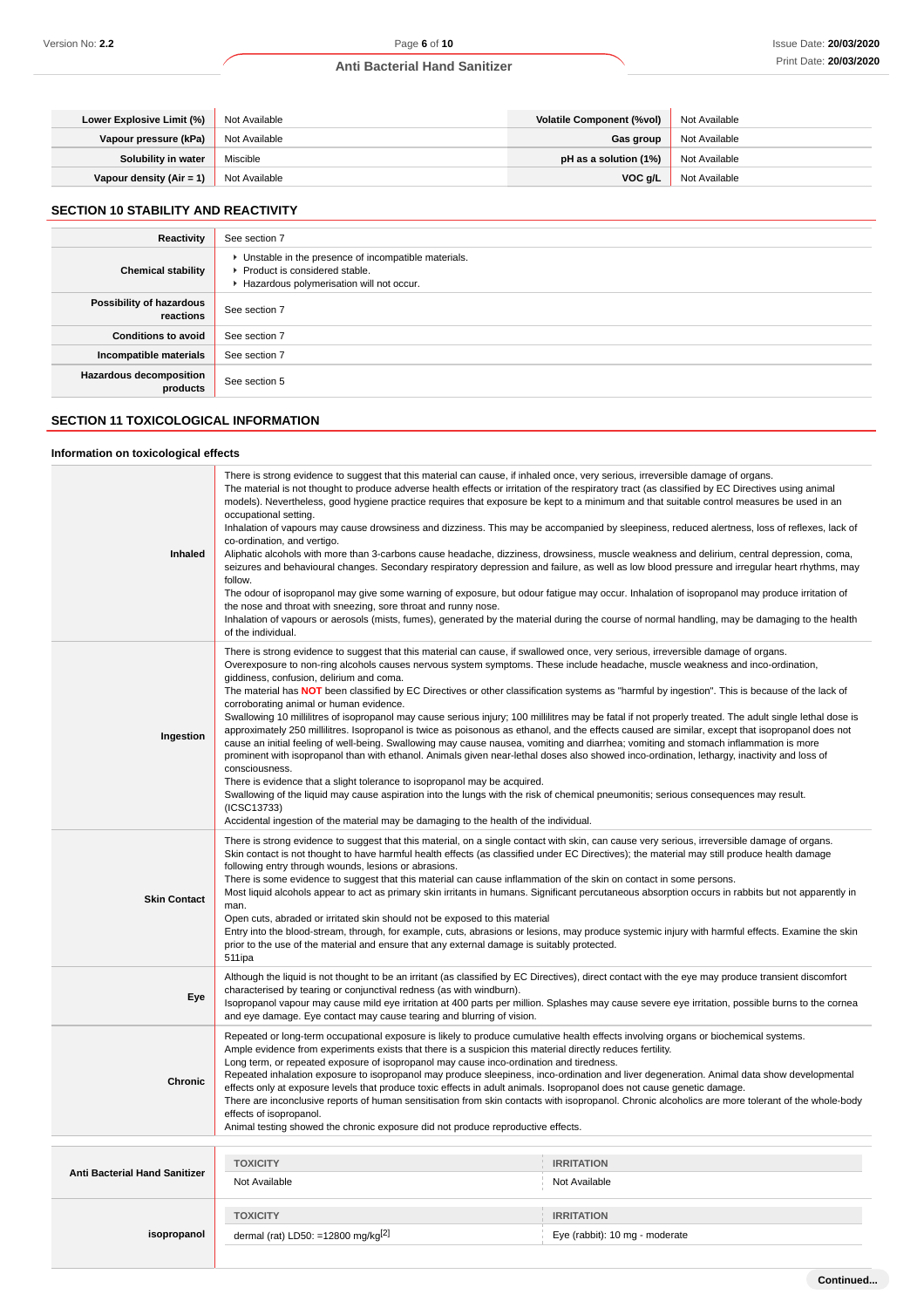|         | Inhalation (rat) LC50: 72.6 mg/l/4h <sup>[2]</sup>                                                                                                                                                                              | Eye (rabbit): 100 mg - SEVERE     |
|---------|---------------------------------------------------------------------------------------------------------------------------------------------------------------------------------------------------------------------------------|-----------------------------------|
|         | Oral (rat) LD50: =4396 mg/kg[2]                                                                                                                                                                                                 | Eye (rabbit): 100mg/24hr-moderate |
|         |                                                                                                                                                                                                                                 | Skin (rabbit): 500 mg - mild      |
| water   | <b>TOXICITY</b>                                                                                                                                                                                                                 | <b>IRRITATION</b>                 |
|         | Oral (rat) LD50: >90000 mg/kg <sup>[2]</sup>                                                                                                                                                                                    | Not Available                     |
| Legend: | 1. Value obtained from Europe ECHA Registered Substances - Acute toxicity 2.* Value obtained from manufacturer's SDS. Unless otherwise<br>specified data extracted from RTECS - Register of Toxic Effect of chemical Substances |                                   |

| <b>ISOPROPANOL</b>                                    | Asthma-like symptoms may continue for months or even years after exposure to the material ends. This may be due to a non-allergic condition<br>known as reactive airways dysfunction syndrome (RADS) which can occur after exposure to high levels of highly irritating compound. Main<br>criteria for diagnosing RADS include the absence of previous airways disease in a non-atopic individual, with sudden onset of persistent<br>asthma-like symptoms within minutes to hours of a documented exposure to the irritant. Other criteria for diagnosis of RADS include a reversible<br>airflow pattern on lung function tests, moderate to severe bronchial hyperreactivity on methacholine challenge testing, and the lack of minimal<br>lymphocytic inflammation, without eosinophilia. RADS (or asthma) following an irritating inhalation is an infrequent disorder with rates related to<br>the concentration of and duration of exposure to the irritating substance. On the other hand, industrial bronchitis is a disorder that occurs as a<br>result of exposure due to high concentrations of irritating substance (often particles) and is completely reversible after exposure ceases. The<br>disorder is characterized by difficulty breathing, cough and mucus production.<br>The material may cause skin irritation after prolonged or repeated exposure and may produce on contact skin redness, swelling, the production of<br>vesicles, scaling and thickening of the skin.<br>The substance is classified by IARC as Group 3:<br>NOT classifiable as to its carcinogenicity to humans.<br>Evidence of carcinogenicity may be inadequate or limited in animal testing. |                                 |                                                                                                                                                                     |
|-------------------------------------------------------|---------------------------------------------------------------------------------------------------------------------------------------------------------------------------------------------------------------------------------------------------------------------------------------------------------------------------------------------------------------------------------------------------------------------------------------------------------------------------------------------------------------------------------------------------------------------------------------------------------------------------------------------------------------------------------------------------------------------------------------------------------------------------------------------------------------------------------------------------------------------------------------------------------------------------------------------------------------------------------------------------------------------------------------------------------------------------------------------------------------------------------------------------------------------------------------------------------------------------------------------------------------------------------------------------------------------------------------------------------------------------------------------------------------------------------------------------------------------------------------------------------------------------------------------------------------------------------------------------------------------------------------------------------------------------------------------|---------------------------------|---------------------------------------------------------------------------------------------------------------------------------------------------------------------|
| <b>WATER</b>                                          | No significant acute toxicological data identified in literature search.                                                                                                                                                                                                                                                                                                                                                                                                                                                                                                                                                                                                                                                                                                                                                                                                                                                                                                                                                                                                                                                                                                                                                                                                                                                                                                                                                                                                                                                                                                                                                                                                                    |                                 |                                                                                                                                                                     |
| <b>Anti Bacterial Hand Sanitizer</b><br>& ISOPROPANOL | Isopropanol is irritating to the eyes, nose and throat but generally not to the skin. Prolonged high dose exposure may also produce depression of<br>the central nervous system and drowsiness. Few have reported skin irritation. It can be absorbed from the skin or when inhaled. Intentional<br>swallowing is common particularly among alcoholics or suicide victims and also leads to fainting, breathing difficulty, nausea, vomiting and<br>headache. In the absence of unconsciousness, recovery usually occurred. Repeated doses may damage the kidneys.                                                                                                                                                                                                                                                                                                                                                                                                                                                                                                                                                                                                                                                                                                                                                                                                                                                                                                                                                                                                                                                                                                                          |                                 |                                                                                                                                                                     |
| <b>Acute Toxicity</b>                                 | ×                                                                                                                                                                                                                                                                                                                                                                                                                                                                                                                                                                                                                                                                                                                                                                                                                                                                                                                                                                                                                                                                                                                                                                                                                                                                                                                                                                                                                                                                                                                                                                                                                                                                                           | Carcinogenicity                 | ×                                                                                                                                                                   |
| <b>Skin Irritation/Corrosion</b>                      | ×                                                                                                                                                                                                                                                                                                                                                                                                                                                                                                                                                                                                                                                                                                                                                                                                                                                                                                                                                                                                                                                                                                                                                                                                                                                                                                                                                                                                                                                                                                                                                                                                                                                                                           | Reproductivity                  | ×                                                                                                                                                                   |
| <b>Serious Eye Damage/Irritation</b>                  | $\checkmark$                                                                                                                                                                                                                                                                                                                                                                                                                                                                                                                                                                                                                                                                                                                                                                                                                                                                                                                                                                                                                                                                                                                                                                                                                                                                                                                                                                                                                                                                                                                                                                                                                                                                                | <b>STOT - Single Exposure</b>   | ✔                                                                                                                                                                   |
| <b>Respiratory or Skin</b><br>sensitisation           | ×                                                                                                                                                                                                                                                                                                                                                                                                                                                                                                                                                                                                                                                                                                                                                                                                                                                                                                                                                                                                                                                                                                                                                                                                                                                                                                                                                                                                                                                                                                                                                                                                                                                                                           | <b>STOT - Repeated Exposure</b> | ×                                                                                                                                                                   |
| <b>Mutagenicity</b>                                   | ×                                                                                                                                                                                                                                                                                                                                                                                                                                                                                                                                                                                                                                                                                                                                                                                                                                                                                                                                                                                                                                                                                                                                                                                                                                                                                                                                                                                                                                                                                                                                                                                                                                                                                           | <b>Aspiration Hazard</b>        | $\boldsymbol{\mathsf{x}}$                                                                                                                                           |
|                                                       |                                                                                                                                                                                                                                                                                                                                                                                                                                                                                                                                                                                                                                                                                                                                                                                                                                                                                                                                                                                                                                                                                                                                                                                                                                                                                                                                                                                                                                                                                                                                                                                                                                                                                             | Legend:                         | $\blacktriangleright$ - Data either not available or does not fill the criteria for classification<br>$\blacktriangleright$ - Data available to make classification |

# **SECTION 12 ECOLOGICAL INFORMATION**

#### **Toxicity**

| <b>Anti Bacterial Hand Sanitizer</b> | <b>ENDPOINT</b><br>Not<br>Available | <b>TEST DURATION (HR)</b><br>Not Available | <b>SPECIES</b><br>Not Available                                                                                                                                                                                                                                                                                                                                                                                                                                                                                  | <b>VALUE</b><br>Not<br>Available | <b>SOURCE</b><br>Not<br>Available |
|--------------------------------------|-------------------------------------|--------------------------------------------|------------------------------------------------------------------------------------------------------------------------------------------------------------------------------------------------------------------------------------------------------------------------------------------------------------------------------------------------------------------------------------------------------------------------------------------------------------------------------------------------------------------|----------------------------------|-----------------------------------|
|                                      | <b>ENDPOINT</b>                     | <b>TEST DURATION (HR)</b>                  | <b>SPECIES</b>                                                                                                                                                                                                                                                                                                                                                                                                                                                                                                   | <b>VALUE</b>                     | <b>SOURCE</b>                     |
|                                      | <b>LC50</b>                         | 96                                         | Fish                                                                                                                                                                                                                                                                                                                                                                                                                                                                                                             | 9-640mg/L                        | 2                                 |
|                                      | EC50                                | 48                                         | Crustacea                                                                                                                                                                                                                                                                                                                                                                                                                                                                                                        | 12500mg/L                        | 5                                 |
| isopropanol                          | <b>EC50</b>                         | 96                                         | Algae or other aquatic plants                                                                                                                                                                                                                                                                                                                                                                                                                                                                                    | 993.232mg/L                      | 3                                 |
|                                      | EC <sub>0</sub>                     | 24                                         | Crustacea                                                                                                                                                                                                                                                                                                                                                                                                                                                                                                        | 5-102mg/L                        | 2                                 |
|                                      | <b>NOEC</b>                         | 5760                                       | Fish                                                                                                                                                                                                                                                                                                                                                                                                                                                                                                             | $0.02$ mg/L                      | $\overline{4}$                    |
| water                                | <b>ENDPOINT</b>                     | <b>TEST DURATION (HR)</b>                  | <b>SPECIES</b>                                                                                                                                                                                                                                                                                                                                                                                                                                                                                                   | <b>VALUE</b>                     | <b>SOURCE</b>                     |
|                                      | <b>LC50</b>                         | 96                                         | Fish                                                                                                                                                                                                                                                                                                                                                                                                                                                                                                             | 897.520mg/L                      | 3                                 |
|                                      | <b>EC50</b>                         | 96                                         | Algae or other aquatic plants                                                                                                                                                                                                                                                                                                                                                                                                                                                                                    | 8768.874mg/L                     | 3                                 |
| Legend:                              |                                     |                                            | Extracted from 1. IUCLID Toxicity Data 2. Europe ECHA Registered Substances - Ecotoxicological Information - Aquatic Toxicity 3. EPIWIN Suite<br>$\overline{10}$ $\overline{10}$ $\overline{10}$ $\overline{10}$ $\overline{10}$ $\overline{10}$ $\overline{10}$ $\overline{10}$ $\overline{10}$ $\overline{10}$ $\overline{10}$ $\overline{10}$ $\overline{10}$ $\overline{10}$ $\overline{10}$ $\overline{10}$ $\overline{10}$ $\overline{10}$ $\overline{10}$ $\overline{10}$ $\overline{10}$ $\overline{10}$ |                                  |                                   |

V3.12 (QSAR) - Aquatic Toxicity Data (Estimated) 4. US EPA, Ecotox database - Aquatic Toxicity Data 5. ECETOC Aquatic Hazard Assessment Data 6. NITE (Japan) - Bioconcentration Data 7. METI (Japan) - Bioconcentration Data 8. Vendor Data

For Isopropanol (IPA): log Kow: -0.16- 0.28; Half-life (hr) air: 33-84;

Half-life (hr) H2O surface water: 130;

Henry's atm m3 /mol: 8.07E-06;

BOD 5: 1.19,60%;

COD: 1.61-2.30, 97%;

ThOD: 2.4;

BOD 20: >70%.

Environmental Fate: IPA is expected to partition primarily to the aquatic compartment (77.7%) with the remainder to the air (22.3%). Overall, IPA presents a low potential hazard to aquatic or terrestrial biota.

Aquatic Fate: IPA has been shown to biodegrade rapidly in aerobic, aqueous biodegradation tests and therefore, would not be expected to persist in aquatic habitats. IPA is expected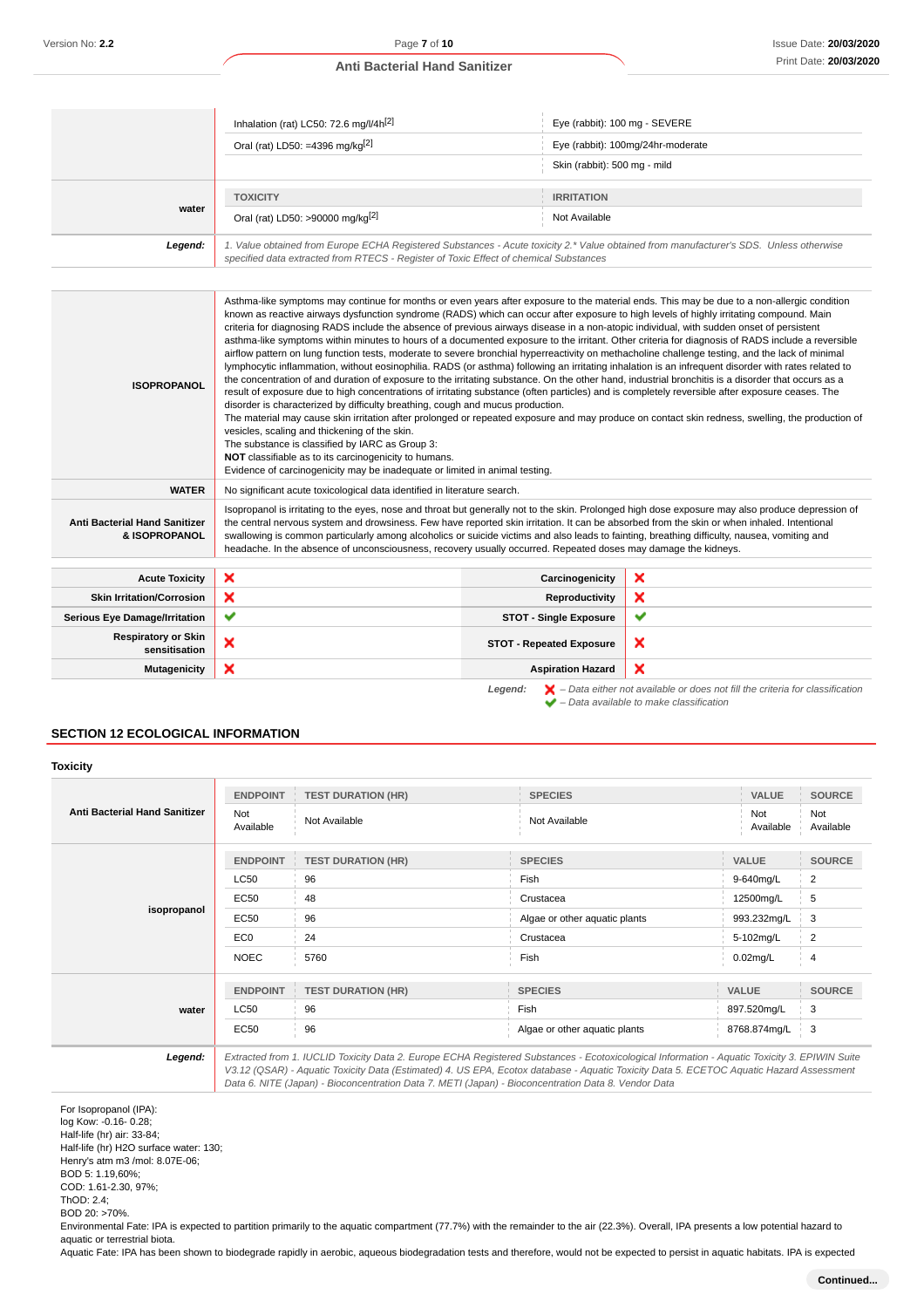to volatilize slowly from water. The calculated half-life for the volatilization from surface water (1 meter depth) is predicted to range from 4 days (from a river) to 31 days (from a lake). Hydrolysis is not considered a significant degradation process for IPA, however; aerobic biodegradation of IPA has been shown to occur rapidly under non-acclimated conditions. **DO NOT** discharge into sewer or waterways.

#### **Persistence and degradability**

| Ingredient  | Persistence: Water/Soil     | Persistence: Air           |
|-------------|-----------------------------|----------------------------|
| isopropanol | LOW (Half-life $= 14$ days) | LOW (Half-life $=$ 3 days) |
| water       | LOW                         | LOW                        |

#### **Bioaccumulative potential**

| Ingredient  | <b>Bioaccumulation</b>  |
|-------------|-------------------------|
| isopropanol | LOW (LogKOW = $0.05$ )  |
| water       | LOW (LogKOW = $-1.38$ ) |
|             |                         |

#### **Mobility in soil**

| Ingredient  | <b>Mobility</b>      |
|-------------|----------------------|
| isopropanol | $HIGH (KOC = 1.06)$  |
| water       | LOW ( $KOC = 14.3$ ) |

# **SECTION 13 DISPOSAL CONSIDERATIONS**

#### **Waste treatment methods Product / Packaging disposal DO NOT** allow wash water from cleaning or process equipment to enter drains. It may be necessary to collect all wash water for treatment before disposal. In all cases disposal to sewer may be subject to local laws and regulations and these should be considered first. Where in doubt contact the responsible authority. **Recycle wherever possible.** Consult manufacturer for recycling options or consult local or regional waste management authority for disposal if no suitable treatment or disposal facility can be identified. ▶ Dispose of by: burial in a land-fill specifically licensed to accept chemical and / or pharmaceutical wastes or Incineration in a licensed apparatus (after admixture with suitable combustible material). Decontaminate empty containers. Observe all label safeguards until containers are cleaned and destroyed.

# **SECTION 14 TRANSPORT INFORMATION**

## **Labels Required**

| Marine Pollutant NO |  |
|---------------------|--|
| HAZCHEM 3YE         |  |

#### **Land transport (ADG)**

| <b>UN</b> number             | 1993                                                            |
|------------------------------|-----------------------------------------------------------------|
| UN proper shipping name      | FLAMMABLE LIQUID, N.O.S. (contains isopropanol)                 |
| Transport hazard class(es)   | Class<br>3<br>Subrisk<br>Not Applicable                         |
| <b>Packing group</b>         | $\mathbf{II}$                                                   |
| <b>Environmental hazard</b>  | Not Applicable                                                  |
| Special precautions for user | Special provisions<br>274<br>Limited quantity<br>1 <sub>L</sub> |

### **Air transport (ICAO-IATA / DGR)**

| <b>UN number</b>            | 1993                                                                                   |
|-----------------------------|----------------------------------------------------------------------------------------|
| UN proper shipping name     | Flammable liquid, n.o.s. * (contains isopropanol)                                      |
| Transport hazard class(es)  | ICAO/IATA Class<br>3<br>ICAO / IATA Subrisk<br>Not Applicable<br>3H<br><b>ERG Code</b> |
| Packing group               | Ш                                                                                      |
| <b>Environmental hazard</b> | Not Applicable                                                                         |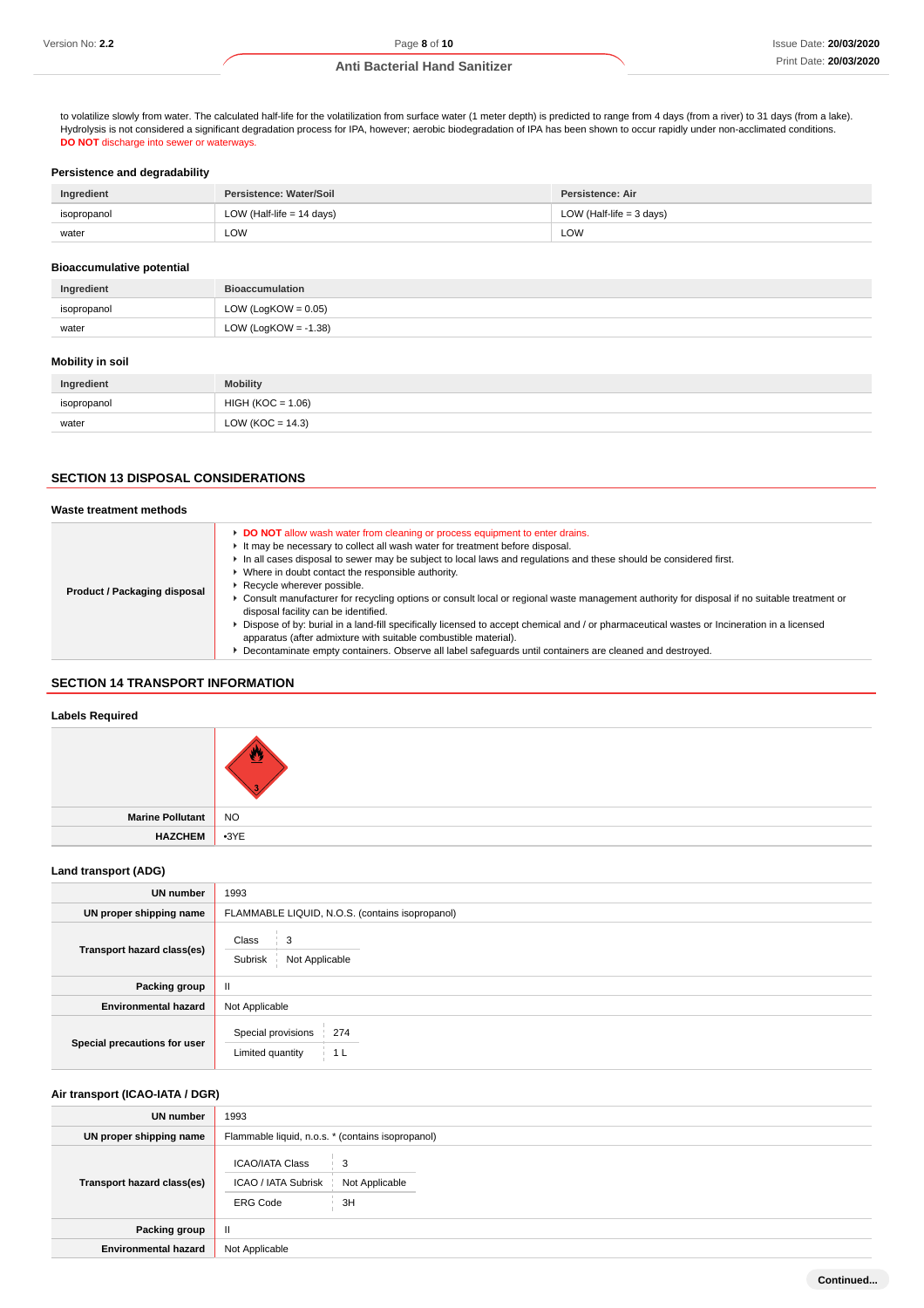| Special precautions for user | Special provisions                                        | A3             |
|------------------------------|-----------------------------------------------------------|----------------|
|                              | Cargo Only Packing Instructions                           | 364            |
|                              | Cargo Only Maximum Qty / Pack                             | 60 L           |
|                              | Passenger and Cargo Packing Instructions                  | 353            |
|                              | Passenger and Cargo Maximum Qty / Pack                    | 5 L            |
|                              | Passenger and Cargo Limited Quantity Packing Instructions | Y341           |
|                              | Passenger and Cargo Limited Maximum Qty / Pack            | 1 <sub>L</sub> |

# **Sea transport (IMDG-Code / GGVSee)**

| UN number                    | 1993                                                                                                |
|------------------------------|-----------------------------------------------------------------------------------------------------|
| UN proper shipping name      | FLAMMABLE LIQUID, N.O.S. (contains isopropanol)                                                     |
| Transport hazard class(es)   | <b>IMDG Class</b><br>3<br><b>IMDG Subrisk</b><br>Not Applicable                                     |
| Packing group                | $\mathbf{II}$                                                                                       |
| <b>Environmental hazard</b>  | Not Applicable                                                                                      |
| Special precautions for user | $F-E$ . S-E<br><b>EMS Number</b><br>Special provisions<br>274<br><b>Limited Quantities</b><br>- 1 L |

**Transport in bulk according to Annex II of MARPOL and the IBC code** Not Applicable

# **SECTION 15 REGULATORY INFORMATION**

# **Safety, health and environmental regulations / legislation specific for the substance or mixture**

#### **ISOPROPANOL IS FOUND ON THE FOLLOWING REGULATORY LISTS**

| Australia Exposure Standards                                                 |  |
|------------------------------------------------------------------------------|--|
| Australia Hazardous Chemical Information System (HCIS) - Hazardous Chemicals |  |

Australia Inventory of Chemical Substances (AICS) International Agency for Research on Cancer (IARC) - Agents Classified by the IARC Monographs

# **WATER IS FOUND ON THE FOLLOWING REGULATORY LISTS**

Australia Inventory of Chemical Substances (AICS)

#### **National Inventory Status**

| <b>National Inventory</b>     | <b>Status</b>                                                                                                                                                                                            |  |  |
|-------------------------------|----------------------------------------------------------------------------------------------------------------------------------------------------------------------------------------------------------|--|--|
| Australia - AICS              | Yes                                                                                                                                                                                                      |  |  |
| Canada - DSL                  | Yes                                                                                                                                                                                                      |  |  |
| Canada - NDSL                 | No (water; isopropanol)                                                                                                                                                                                  |  |  |
| China - IECSC                 | Yes                                                                                                                                                                                                      |  |  |
| Europe - EINEC / ELINCS / NLP | Yes                                                                                                                                                                                                      |  |  |
| Japan - ENCS                  | Yes                                                                                                                                                                                                      |  |  |
| Korea - KECI                  | Yes                                                                                                                                                                                                      |  |  |
| New Zealand - NZIoC           | Yes                                                                                                                                                                                                      |  |  |
| Philippines - PICCS           | Yes                                                                                                                                                                                                      |  |  |
| USA - TSCA                    | Yes                                                                                                                                                                                                      |  |  |
| Taiwan - TCSI                 | Yes                                                                                                                                                                                                      |  |  |
| Mexico - INSQ                 | Yes                                                                                                                                                                                                      |  |  |
| Vietnam - NCI                 | Yes                                                                                                                                                                                                      |  |  |
| Russia - ARIPS                | Yes                                                                                                                                                                                                      |  |  |
| Legend:                       | Yes = All CAS declared ingredients are on the inventory<br>No = One or more of the CAS listed ingredients are not on the inventory and are not exempt from listing(see specific ingredients in brackets) |  |  |

# **SECTION 16 OTHER INFORMATION**

# **SDS Version Summary**

| Version   | <b>issue Date</b> | <b>Sections Updated</b>                          |
|-----------|-------------------|--------------------------------------------------|
| 0.2.1.1.1 | 19/03/2020        | Acute Health (skin), Classification, Ingredients |